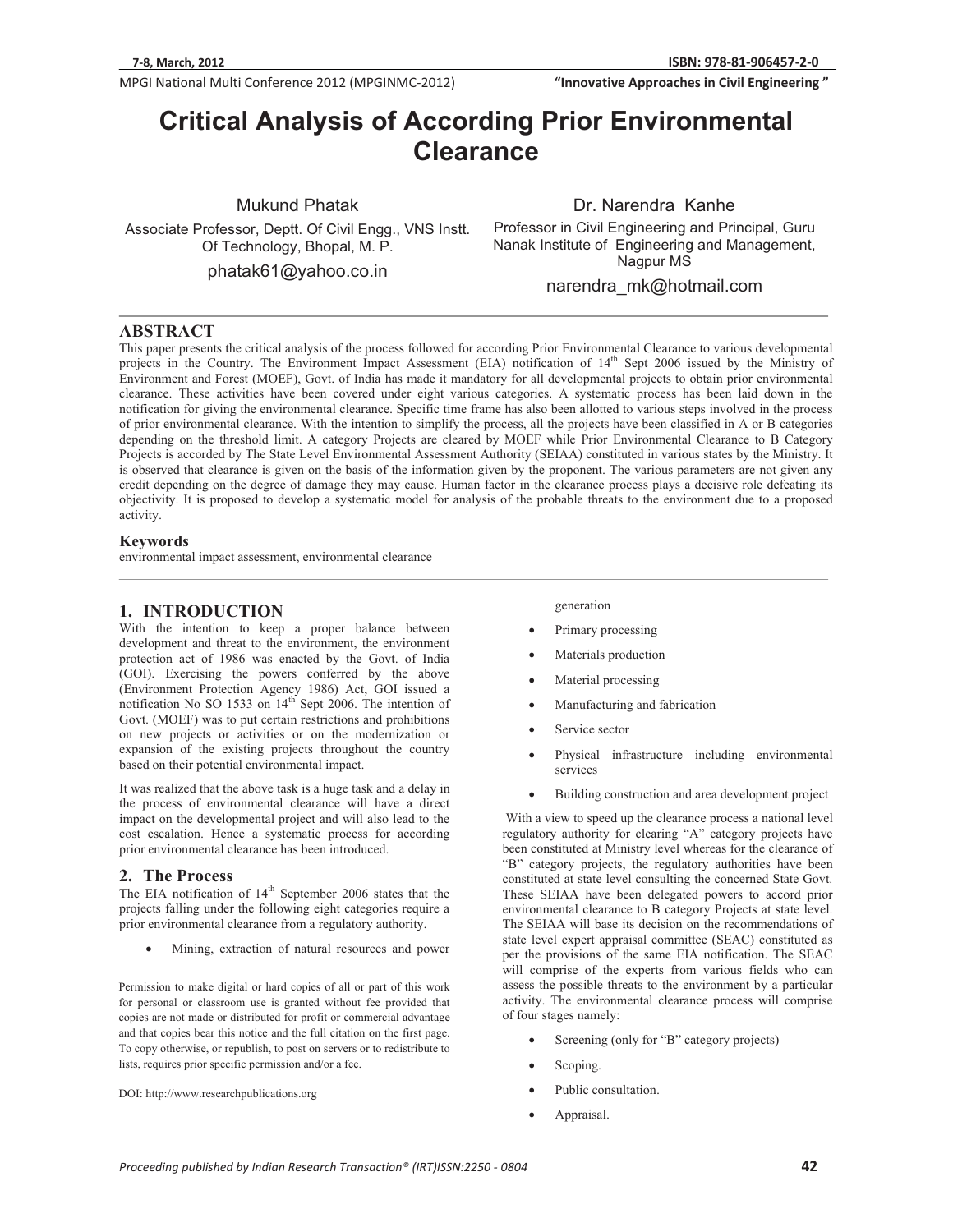**MPGI National Multi Conference 2012 (MPGINMC-2012) <b>The Conference of City Conference 2012** (MPGINMC-2012) **The Conference of City Conference 2012** (MPGINMC-2012)

## **2.1 Screening**

This stage deals with the scrutiny of the application submitted in the prescribed form I for determining, whether the project requires further environmental studies for preparation of environmental impact assessment (EIA) before granting a prior environmental clearance to the project. This will further categorize the project into B1 or B2 (B1 requiring EIA report while B2 does not require it).

## **2.2 Scoping**

All the B1 category projects need to be suggested a comprehensive terms of reference (TOR) addressing all relevant environmental concerns in respect of the proposed activity. The SEAC will finalise the TOR on the basis of the information furnished by the project proponent. SEAC can visit the proposed site if necessary.

The TOR shall be conveyed to the proponent within a period of 60 days from the date of submission of form I or IA. The regulatory authority can reject the proposal on the recommendations of SEAC. It should be communicated to the proponent within 60 days from the date of submission of form I or IA stating reasons for rejection.

## **2.3 Public Consultation:-**

 It is the most important step involved in the whole process. The public consultation has been included in the process to ascertain the concerns of the affected local people and others who have a possible stake in the environmental impacts of the projects. Public consultation is mandatory for all A and B category projects except some exemptions. This mainly includes construction activity. In the public consultation process objections and suggestions are collected from the public during meeting at proposed site or received in writing.

 I Public hearing is conducted at site in the presence of District Collector or his representative and officers of the concerned state pollution control board. The process of public consultation should be completed within a period of 45 days.

II The written responses from the concerned persons having plausible stake should also be obtained and incorporated in the final EIA report. The concerned state pollution control board shall invite responses from such concerned persons by placing Form I and summary of EIA report submitted by the proponent on their web site.

III. The proponent shall address all the environmental concerns raised during public consultation or received in writing, in the final EIA report before submitting it to the regulatory authority for consideration.

## **2.4 Appraisal**

It means the detailed scrutiny of the application, final EIA report submitted by the proponent and the objections and suggestions raised during public consultation. The expert appraisal committee has to take a final decision about granting or rejecting the prior environmental clearance on the basis of above information. The committee can also call the proponent or his representative for any clarification if required. The committee shall make categorical recommendations to regulatory authority for grant of prior environmental clearance on necessary terms and conditions or rejection of application mentioning reasons for same.

The process of appraisal shall be completed by the expert appraisal committee within a period of 60 days from the date of submission of final EIA report.

**81-906457-2-0 "InnovativeApproachesinCivilEngineering"**

## **3. GRANT OR REJECTION OF PRIOR ENVIRONMENTAL CLEARANCE**

I The regulatory authority shall consider the recommendations of the appraisal committee and convey its decision to the proponent within 45 days from the date of receipt of the recommendation of the appraisal committee.

II In normal circumstances, the recommendations of the expert appraisal committee shall be accepted by the regulatory authority. In case of disagreement, the regulatory authority can send the proposal back to the expert appraisal committee for reconsideration within 45 days of its receipt.

III. The expert appraisal committee shall reconsider the proposal and will send its views to the regulatory within a period of 60 days from the date of receipt.

IV. The decision of the regulatory authority after considering the views of expert appraisal committee shall be final and communicated to the proponent within 30 days.

V. If the proponent has not been communicated the decision by the regulatory authority within the stipulated time period mentioned above; the applicant is free to proceed as if the environmental clearance has been granted / denied as per the final recommendation of the expert appraisal committee.

## **4. Post Environmental Clearance**

## **Monitoring:-** -

- The project proponent has to submit half yearly compliance report in June and December every year in respect of the stipulated conditions imposed during grant of environmental clearance.
- - All these reports should be placed on public portal by the concerned regulatory authority.

## **5. CRITICAL ANALYSIS OF THE PRESENT PROCESS**

The present system of granting prior environmental clearance has two major stages

 Actual grant / rejection of the prior environmental clearance on the basis of merits of the proposal.

-Post clearance monitoring.

Following lacunas have been observed in the prior environmental clearance process:

- The whole process is subjective one and lacks its objectivity. No weighted points for different parameters have been considered while granting clearance to a particular activity.
- No provision has been made in the notification to charge fees for seeking prior environmental clearance. Provisioning of charging fees will make the whole system self sustainable.
- Although the criteria for selection of chairman and members of the authority and the committee have been laid down in the notification, it should be adhered to by the concerned State Govt. and GOI while appointing chairman and members. Similarly some of the important sectors are not represented by an expert in the committee / authority, which ultimately affects the decision adversely.